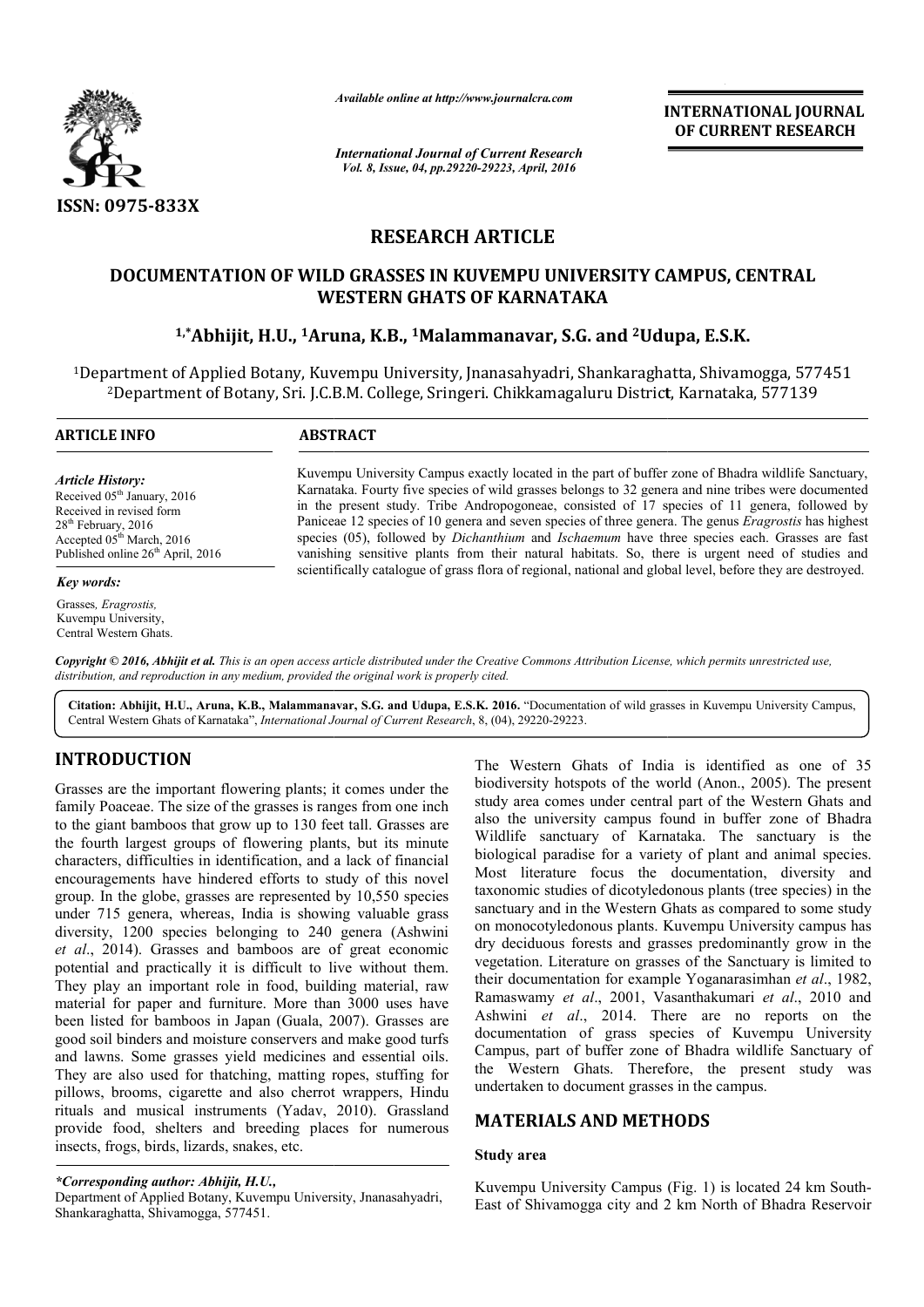and exactly located in the part of buffer zone of Bhadra wildlife Sanctuary. The elevation ranges from 400 – 700 MSL. Which is extended between 13º 25' and 13º 50' N latitude to 75º 15' and 75º 50' E longitude. Annual rainfall range is 1200 – 2600mm. The climate of the campus is warm and humid. The temperature ranges from 15°C during winter to above 38°C in summer. The area shows dry deciduous type of vegetation and the *Tectona grandis*, *Terminalia paniculata*, *Dalbergia latifolia* and *Santalum album* are the common tree species. The university campus encompasses 290 acre of land with varied habitats, from undulating hilly terrain to man-made wet lands. Campus is in the lap of lush picturesque locale. Before the inception and establishment of the university in this land scape, the area was a barren hill slope without any prominent vegetation. But in the past 20 years after the establishment of university, there is considerable secondary vegetation of many tree species establishing gradually. As of now, pre dominating vegetation is typically dry deciduous with considerable similarities with wildlife sanctuary. The campus is good for growth of many grass species.

## **METHODS**

Field survey carried out randomly by different sites of Kuvempu University campus *viz*, Pampavana, Smruthivana, Teak forest, Shankar matt and cover entire places of the campus. The study area was visited regularly from February 2015 to January 2016 and grasses were collected. The collected grass species are pressed in papers and prepare a herbaria by standard method (Jain and Rao, 1977). The grass species were identified with the help of regional floras (Gamble, 1935; Yoganarasimhan *et al*., 1982; Ramaswamy *et al*., 2001; Bhat and Nagendran, 2001; Yadav, 2010) and voucher specimens are deposited at herbaria of Department of Applied Botany, Kuvempu University, Shankaraghatta, Shivamoga – Karnataka.

## **RESULTS AND DISCUSSION**

A total of 45 species of wild grasses belongs to 32 genera and nine tribes were documented in Kuvempu University Campus, Shivamogga, the Western Ghats (Table 1).



**Fig. 1. Map showing the location of the study area**.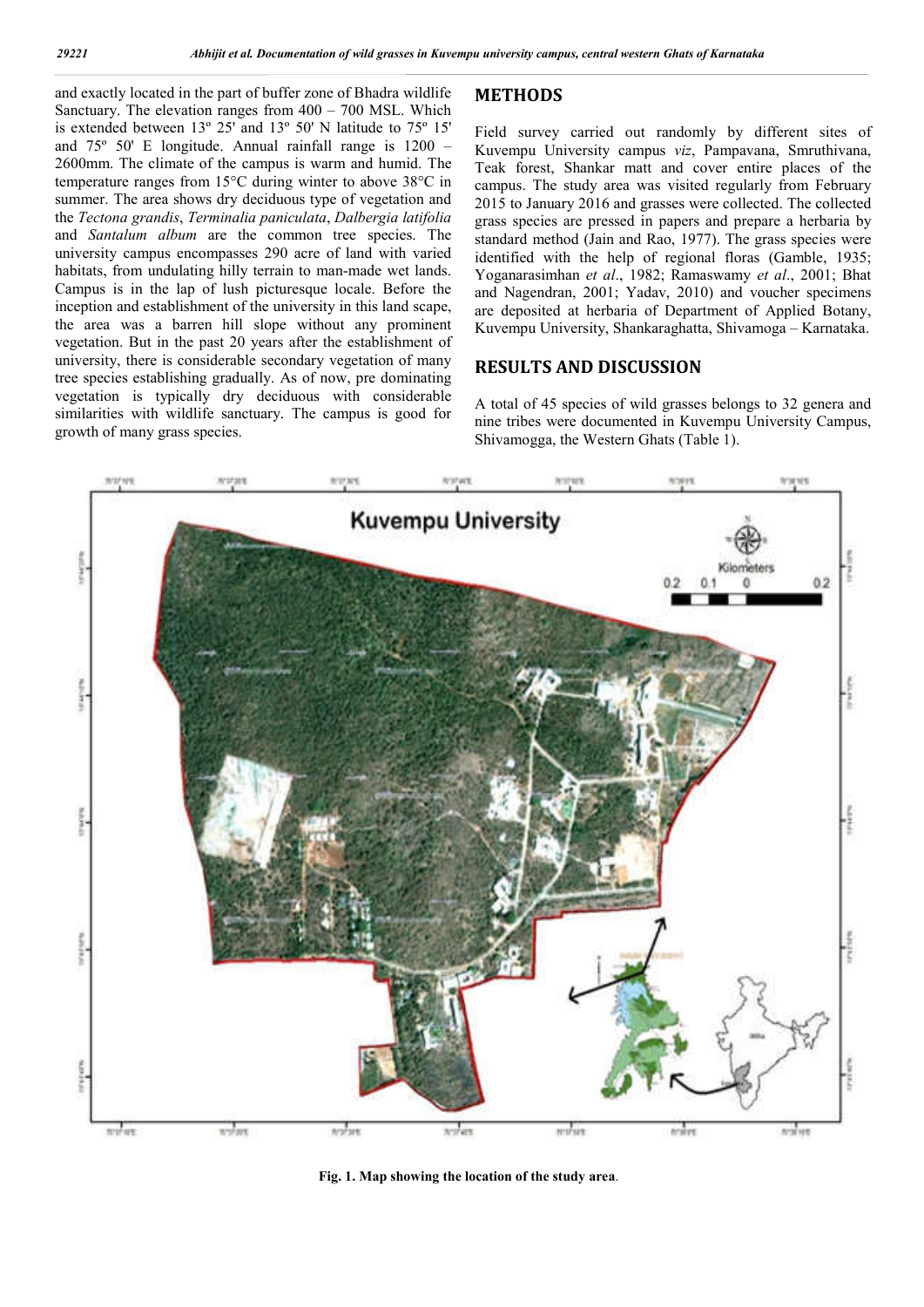#### **Table 1. List of grass species in Kuvempu University Campus, Shivamogga, the Western Ghats**

| Sl. No         | Species name                                     | Tribe         |
|----------------|--------------------------------------------------|---------------|
| 1              | Alloteropsis cimicina Stapf.                     | Paniceae      |
| $\overline{c}$ | Apluda mutica L.                                 | Andropogoneae |
| 3              | Áristida adscensionis L.                         | Aristideae    |
| 4              | Aristida setacea Ritz.                           | Aristideae    |
| 5              | Arthraxon hispidus (Thunb.) Makino               | Andropogoneae |
| 6              | Arthraxon lancifolius (Trin.) Hochst.            | Andropogoneae |
| 7              | Bambusa arundinacea Retz.                        | Bambuseae     |
| 8              | Brachiaria eruciformis (Sm.) Griseb.             | Paniceae      |
| 9              | Capillipedium huegelii (Hack.) A.Camus           | Andropogoneae |
| 10             | Chloris barbata Sw.                              | Chlorideae    |
| 11             | Chrysopogon lawsonii (Hook.f.) Blatt.& MC Cann   | Andropogoneae |
| 12             | Cyanodon dactylon (L.)Pers                       | Chlorideae    |
| 13             | Cynodon intermedius Rang. & Tadulingham          | Chlorideae    |
| 14             | Cyrtococcum deccanense Bor.                      | Paniceae      |
| 15             | Dactyloctenium aegyptium (L.) Willd              | Eragrosteae   |
| 16             | Dendrocalamus strictus (Roxb.) Nees              | Bambuseae     |
| 17             | Dichanthium annulatum (Forssk.) Stapf            | Andropogoneae |
| 18             | Dichanthium aristatum (Poir.) C.E.Hubb.          | Andropogoneae |
| 19             | Dichanthium pertusum (L.) Clayton                | Andropogoneae |
| 20             | Digitaria bicornis (Lam.) Roemer&J.A Sschultes   | Paniceae      |
| 21             | Digitaria stricta Roth.                          | Paniceae      |
| 22             | Dimeria ornithopoda Trin.                        | Andropogoneae |
| 23             | Eleusine indica (L.) Gaertn.                     | Eragrosteae   |
| 24             | Eragrostis nutans (Retz.) Nees ex Steud          | Eragrosteae   |
| 25             | Eragrostis tenella (L.) P Beauv                  | Eragrosteae   |
| 26             | Eragrostis tenuifolia (A.Rich.) Hochst ex stlend | Eragrosteae   |
| 27             | Eragrostis unioloides (Retz.) Nees ex Steud      | Eragrosteae   |
| 28             | Eragrostis viscosa (Retz.)Trin                   | Eragrosteae   |
| 29             | Garnotia stricta Brongn.                         | Garnotieae    |
| 30             | Heteropogon contortus (L.)P Beauv                | Andropogoneae |
| 31             | Isachne globosa (Thunb.) Kuntze                  | Isachneae     |
| 32             | Ischaemum indicum (Houtt.) Merr                  | Andropogoneae |
| 33             | Ischaemum thomsonianum Stapf.                    | Andropogoneae |
| 34             | Ischaemum zevlanicolum Bor.                      | Andropogoneae |
| 35             | Oplismenus compositus (L.)P.Beauv                | Paniceae      |
| 36             | Panicum repens L.                                | Paniceae      |
| 37             | Paspalidium flavidum (Ritz.) A.Camus             | Paniceae      |
| 38             | Pennisetum pedicellatum Trin.                    | Paniceae      |
| 39             | Pennisetum polystachyum (L.) Schult.             | Paniceae      |
| 40             | Pseudanthistiria umbellata (Hack.) Hook.f.       | Andropogoneae |
| 41             | Rhynchelytrum repens (Willd.) C.E.Hubb           | Paniceae      |
| 42             | Saccharum spontaneum L.                          | Andropogoneae |
| 43             | Sacciolepis indica Chase.                        | Paniceae      |
| 44             | Sporobolus diander (Retz.) Beauv.                | Sporoboleae   |
| 45             | Themida trindra Forssk.                          | Andropogoneae |



**Fig. 2. Top seven genera of grasses in Kuvempu University Campus**

Out of nine tribes, Andropogoneae, consists highest number of species, 17 species of 11 genera, followed by Paniceae has 12 species of 10 genera and Eragrosteae has seven species of three genera. The number of species under other tribes are less in number.

The genus *Eragrostis* has highest species (05), followed by *Dichanthium* and *Ischaemum* have three species each. Genera such as *Arthraxon*, *Aristida*, *Digitaria* and *Pennisetum* have two species each, rest of the genera have single species (Fig. 2). Present study area comes under buffer zone of Bhadra Wildlife sanctuary, the sanctuary also known as 'valley of bamboos', harbours of bamboo (Vasanthakumari *et al*., 2010). Big bamboo (*Bambusa arundinacea*) was found commonly throughout the Bhadra Tiger reserve (Anon., 2002), but it found least in the campus. We can observed regeneration of this species throughout the campus. Compare to other grasses, *Heteropogon contortus* and *Eragrostis* species are cosmopolitan species in the campus. Ashwini *et al*. (2014) reported 73 species of grasses under 43 genera from Bababudangiri and Kemmannugundi montane of Karnataka. Vasanthakumari *et al*. (2010) reported 67 species of grasses with 48 genera belonging to nine tribes and six subfamilies from Bhadra Wildlife Sanctuary of Karnataka. Compared to above works, our study is significant, because, from smaller study area reports higher species documentation.